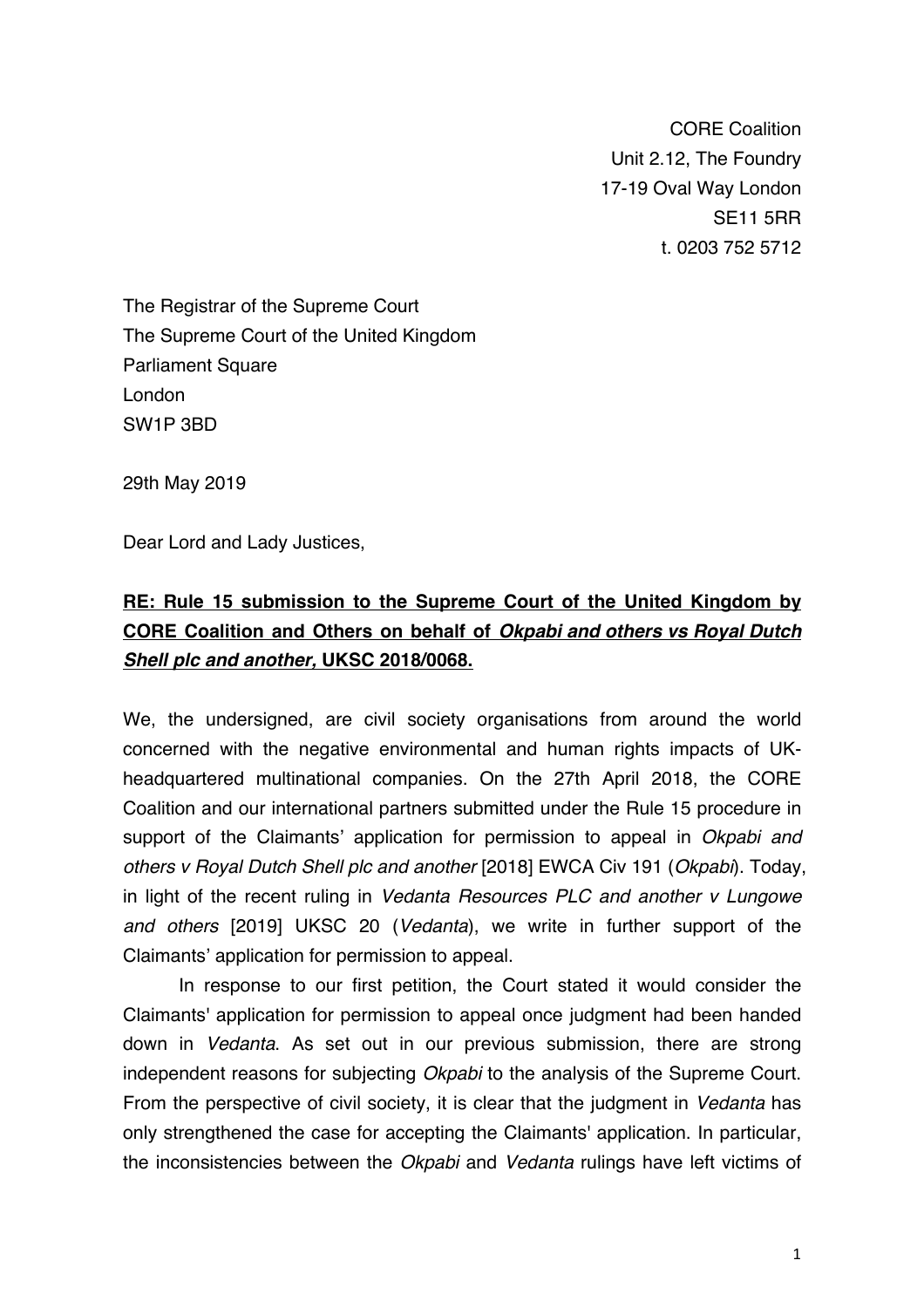business-related human rights abuse uncertain about the exact scope of parent company liability and their prospects of redress. Furthermore, many aspects of the *Vedanta* ruling stand in stark contrast to their analogues in *Okpabi*, confirming our fears that *Okpabi* inappropriately restricts access to justice for those harmed by the business operations of UK based multinational companies.

Our reasoning behind these arguments is set out in greater detail below.

1. The inconsistencies between the *Okpabi* and *Vedanta* rulings leave victims of business-related human rights abuse uncertain about the exact scope of parent company liability and their prospects of redress. With the UK home to many large multinational corporations operating in jurisdictions around the world, it is essential that the victims of alleged human rights and environmental abuse caused by these operations are given legal clarity regarding their prospects in seeking remedy in the UK courts. UK-headquartered companies have been linked to serious abuses, including exploitative working conditions; toxic pollution; rampant destruction of rainforests; land-grabs and evictions of indigenous peoples and local communities; and violent attacks on human rights defenders. Victims, and indeed businesses, deserve to be given clarity with regard to their rights and obligations. But on a number of issues, including importantly the level of evidence required and the test to be applied in determining whether a parent company has an arguable duty of care to those impacted by the operations of its subsidiaries, the *Okpabi* and *Vedanta* rulings differ substantially. In addition, if left unrectified this discrepancy will unjustly shut out 40,000 Nigerian community members from seeking remedy.

2. As representatives of civil society, we fear that *Okpabi* will inappropriately restrict access to remedy for victims of business-related environmental and human rights abuse around the world. In *Okpabi*, the Claimants were required to show that Royal Dutch Shell plc had active control of the subsidiary's operations and/or actively enforced group-wide mandatory standards. This places an impossibly high evidential burden on claimants at a stage in the proceedings in which they cannot rely on disclosure rules. By contrast, in *Vedanta* it was held to be 'obvious' that proof of such control would depend on the contents of internal documents as of yet undisclosed. It was further found that in addition to demonstration of control, a parent company may incur liability through the issuing of defective group-wide policies and guidelines, or through publicly pronouncing control and supervision of subsidiaries, even if they do not do so in fact. Indeed, in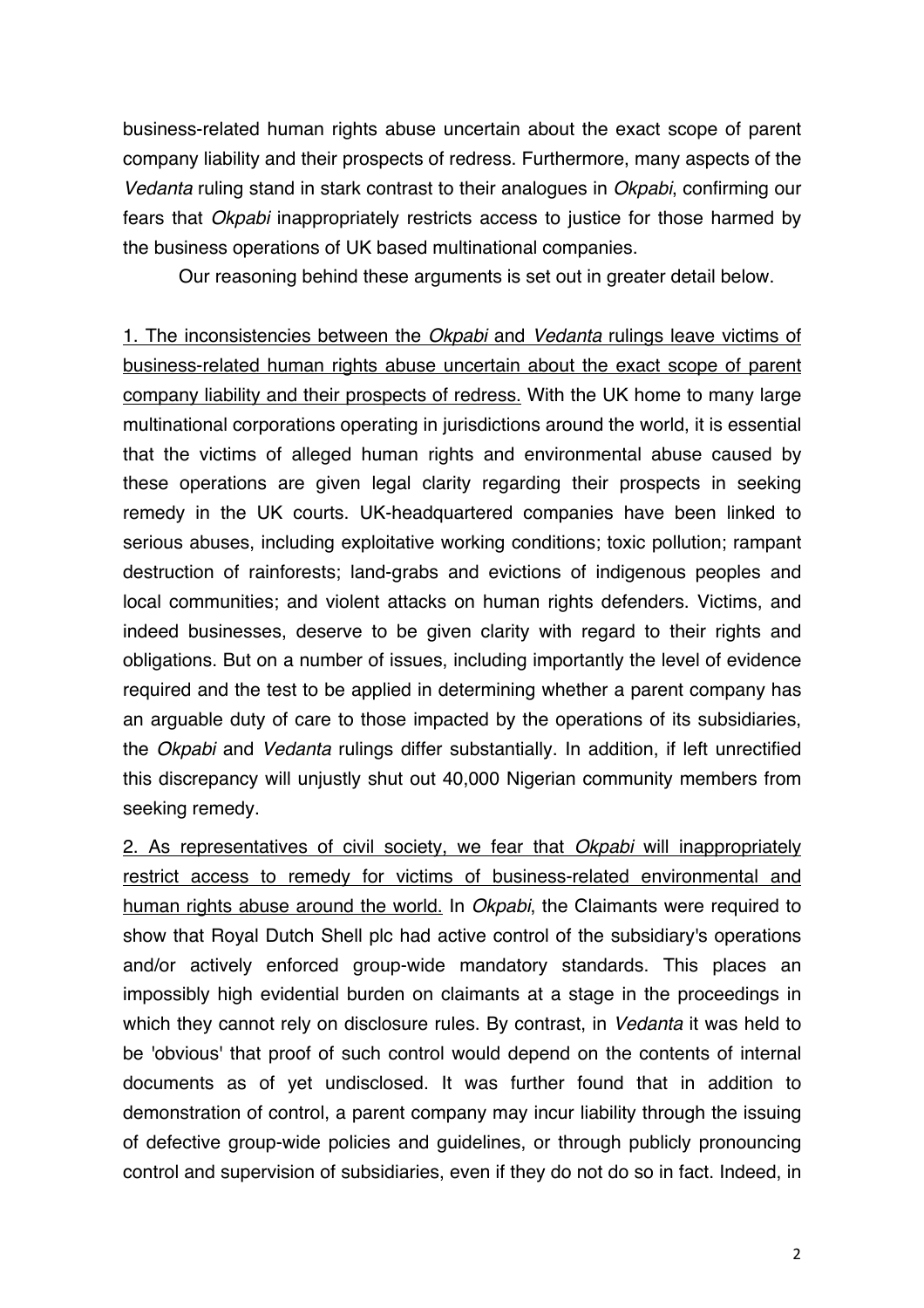explicit contradiction to *Okpabi*, the ruling in *Vedanta* found no 'limiting principle' that prohibited a parent incurring liability only through issuing group-wide policies.<sup>1</sup>

This discrepancy is all the more alarming as UK parent company liability jurisprudence is being relied on to bring corporate accountability cases in many other jurisdictions, including Canada, the Netherlands, Italy, and Germany (e.g. *Garcia v. Tahoe Resources Inc*., 2017 BCCA 39 – CanLII; *Yaiguaje v. Chevron Corporation*, 2015 SCC 42, [2015] 3 S.C.R. 69; *Ododo Francis v. ENI and Nigerian Agip Oil Company (NAOC)*; *Friday Alfred Akpan et al v. Shell*, Court of Appeal The Hague 17 December 2015, ECLI:NL:GHDHA:2015:3587; *Jabir et al vs. KiK Textilien und Non-Food GmbH*, Landgericht Dortmund, 2016) in which a number of the undersigned have been involved. Establishing that parent companies may have a duty of care to those impacted by the operations of their subsidiaries is an important global development, and vital given the reality of modern global business practices. The inconsistency between *Okpabi* and *Vedanta* on this matter must therefore be clarified.

3. The ruling in *Okpabi* made a number of contentious statements with regard to the relationship between corporate structure and responsibility for businessrelated environmental and human rights abuses. These include in particular, that both the size of a network of subsidiaries and the corporate structure itself suggest that a parent company could not have intended to assume responsibility for the actions of its subsidiary. This is a particularly damaging line of argument for the Court of Appeal to take. While it may be that in some instances parent companies are merely investors with no direct involvement in the running of the company, that is by no means always the case in fact. Indeed, it is widely known that many multinational companies operate as single commercial undertakings even if they are structured as legally separate entities in different jurisdictions. This fact is now commonly reflected in international instruments on responsible business.<sup>2</sup> Those responsible for serious abuse cannot be allowed to escape accountability by hiding behind a legal structure that is irrelevant to the operational management of a business.

<u> 1989 - Johann Barn, mars ann an t-Amhain an t-Amhain an t-Amhain an t-Amhain an t-Amhain an t-Amhain an t-Amh</u>

<sup>1</sup> This is clearly laid out in *Vedanta*, para 52-53.

<sup>2</sup> See for example, *United Nations Guiding Principles on Business and Human Rights*, Principle 2 and 14; *OECD Guidelines for Multinational Enterprises*, Concepts and Principles, Para 4.; *ICESCR General Comment No. 24*, para 42-44.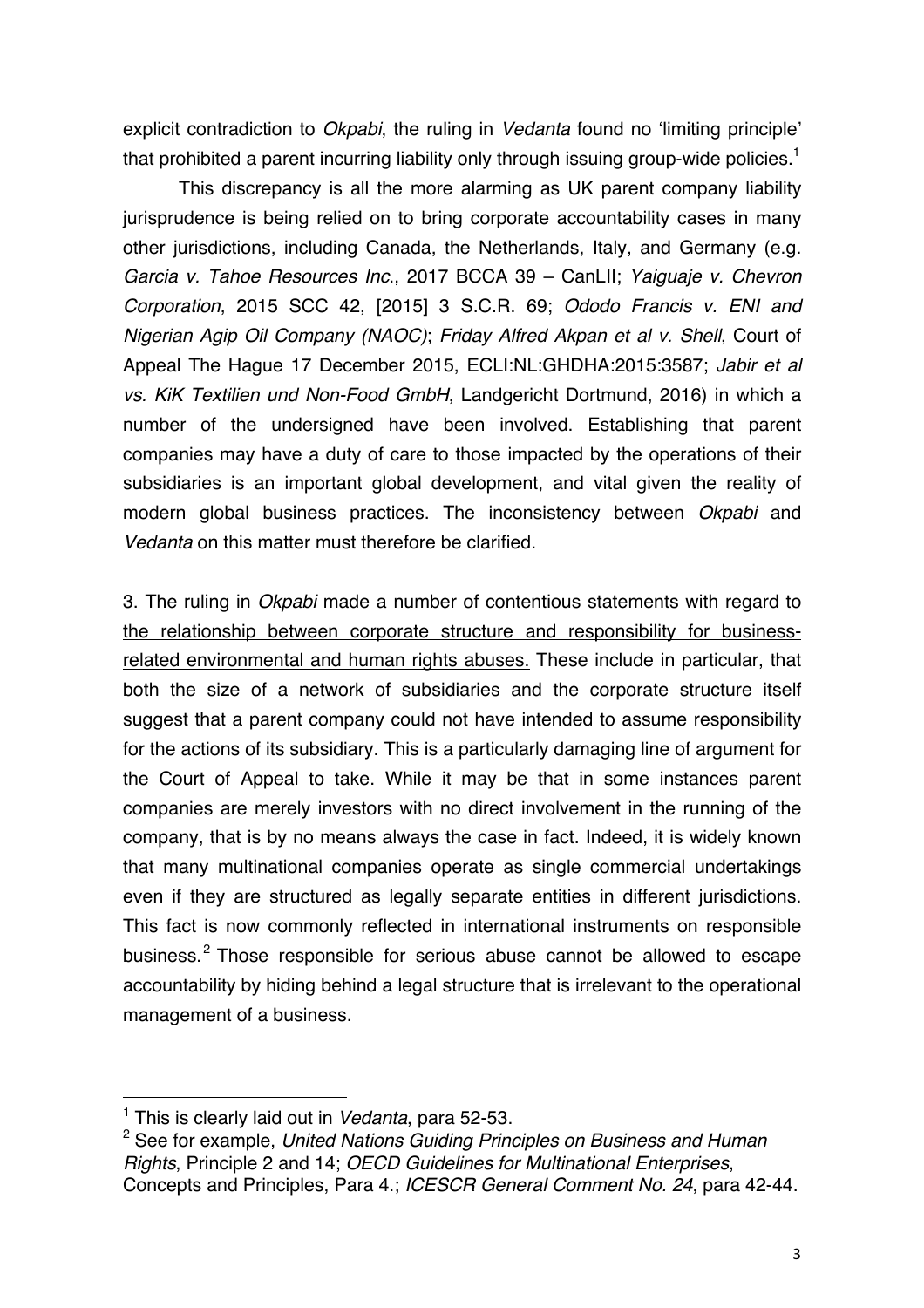We welcome the Supreme Court's approach to this issue in *Vedanta*. In the Court's judgment it was found that there is 'nothing special or conclusive about the bare parent/subsidiary relationship' because there is 'no limit to the models of management and control which may be put in place within a multinational group of companies' with, in some instances, 'the boundaries of legal personality and ownership within the group becoming irrelevant'. We fear that should the Claimant's application not be accepted UK-headquartered multinationals will rely on the jurisprudence within *Okpabi* to avoid responsibility for the impacts of their international operations.

4. The Court of Appeal ruled that international standards on corporate responsibility are irrelevant to the existence of an arguable duty of care. As civil society organisations with a concern for the negative global impacts of multinational companies on human rights and the environment, we have worked to support the development and promotion of international standards on corporate responsibility and consider this analysis erroneous. We believe that contemporary international standards on corporate human rights responsibility must be taken into account in the way the legal system regards acceptable business behaviour.

Those standards and their relevance to cases of parent company liability were, for instance, expounded in the International Commission of Jurists and the Corporate Responsibility Coalition Ltd Statement in Intervention to *Vedanta*. The intervention lays out, for example, the UK States parties' obligation under the International Covenant on Economic, Social and Cultural Rights to 'take steps to prevent and redress infringements of Covenant rights that occur outside their territories due to the activities of business entities over which they can exercise control' and to 'remove substantive, procedural and practical barriers to remedies, including by establishing parent company or group liability regimes'. In addition, domestic materials such as the UK Government publication *Good Business: Implementing the UN Guiding Principles on Business and Human rights* seek to give effect to and draw on international standards. This document stresses that the UK should 'help support access to remedy for human rights abuses by business enterprises both at home and overseas' which includes 'avenues to pursue civil law claims in relation to human rights abuses by business enterprises.'

Decisions by UK courts are held in high regard by international civil society, business, courts in other jurisdictions and those vulnerable to and suffering from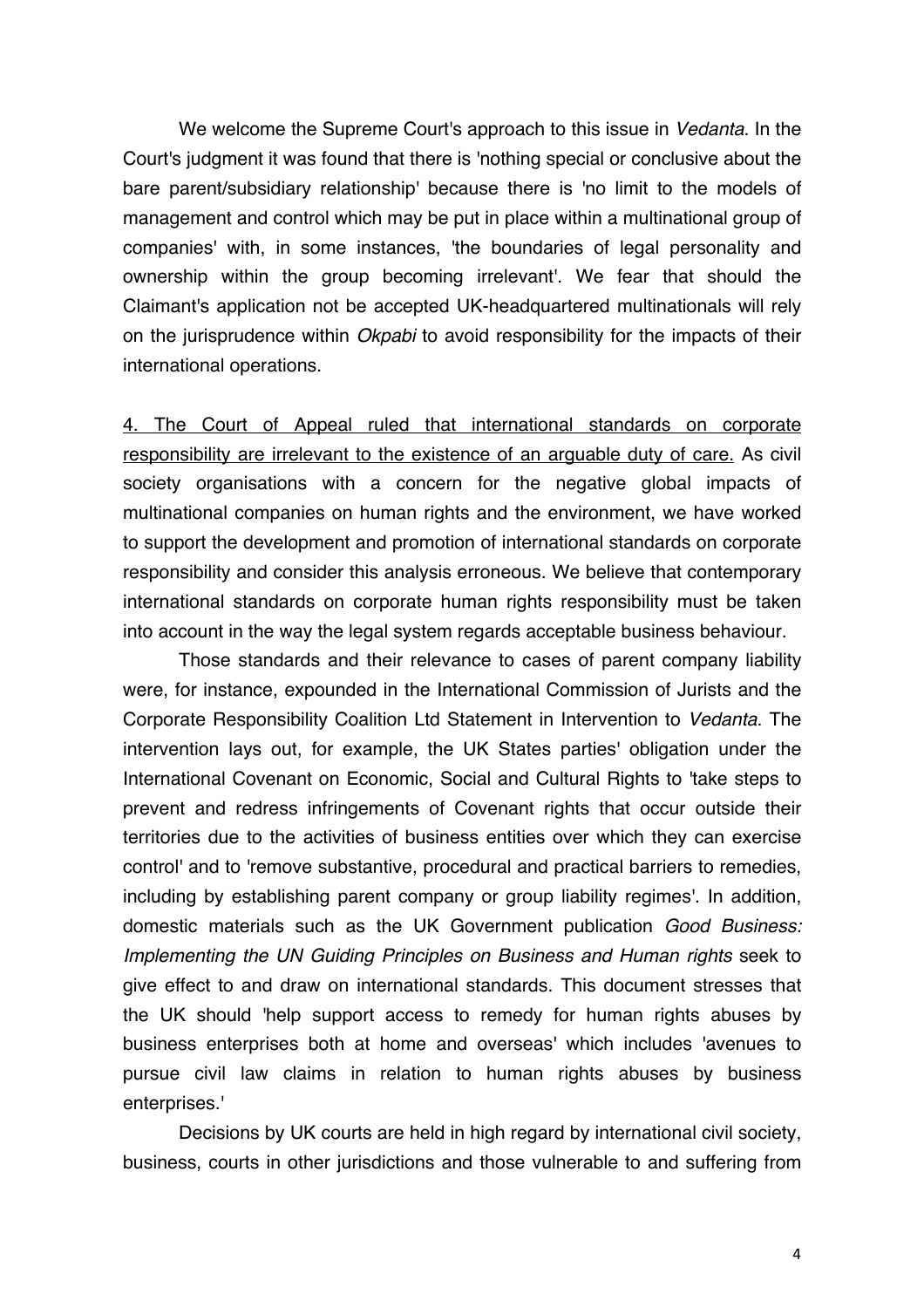business-related environmental and human rights abuse. If *Okpabi* is left to stand, a serious blow will have been dealt to victims of human rights abuses caused by multinational companies, unable to hold to account those that benefit from their exploitation. As set out above, while we were encouraged by aspects of the *Vedanta* ruling, the discrepancy between the two judgments makes it all the more important that the Claimants' application for permission to appeal is accepted and the conflict finally resolved.

We look forward to being notified in accordance with practice direction 3 (3.3.18) should the appeal be granted and the intervention taken into account.

Yours Sincerely,

UK Signatories The Corporate Responsibility (CORE) Coalition Christian-Aid Global Witness Catholic Agency for Overseas Development (CAFOD) Traidcraft Exchange Rights and Accountability in Development (RAID) The Corner House London Mining Network Environmental Justice Foundation (EJF)

African Signatories

African Coalition for Corporate Accountability (ACCA) Ogoni Solidarity Forum, Nigeria Peoples Advancement Centre (PAC), Nigeria Ogoni Youth Development Initiative, Nigeria Natural Resources Alliance of Kenya (KeNRA) Network Movement for Justice and Development (NMJD), Sierra Leone Le Forum Tunisien pour les Droits Economiques et Sociaux, Tunisia Green Advocates International, Liberia The Natural Resources Women Platform, Liberia

International Signatories International Corporate Accountability Roundtable (ICAR)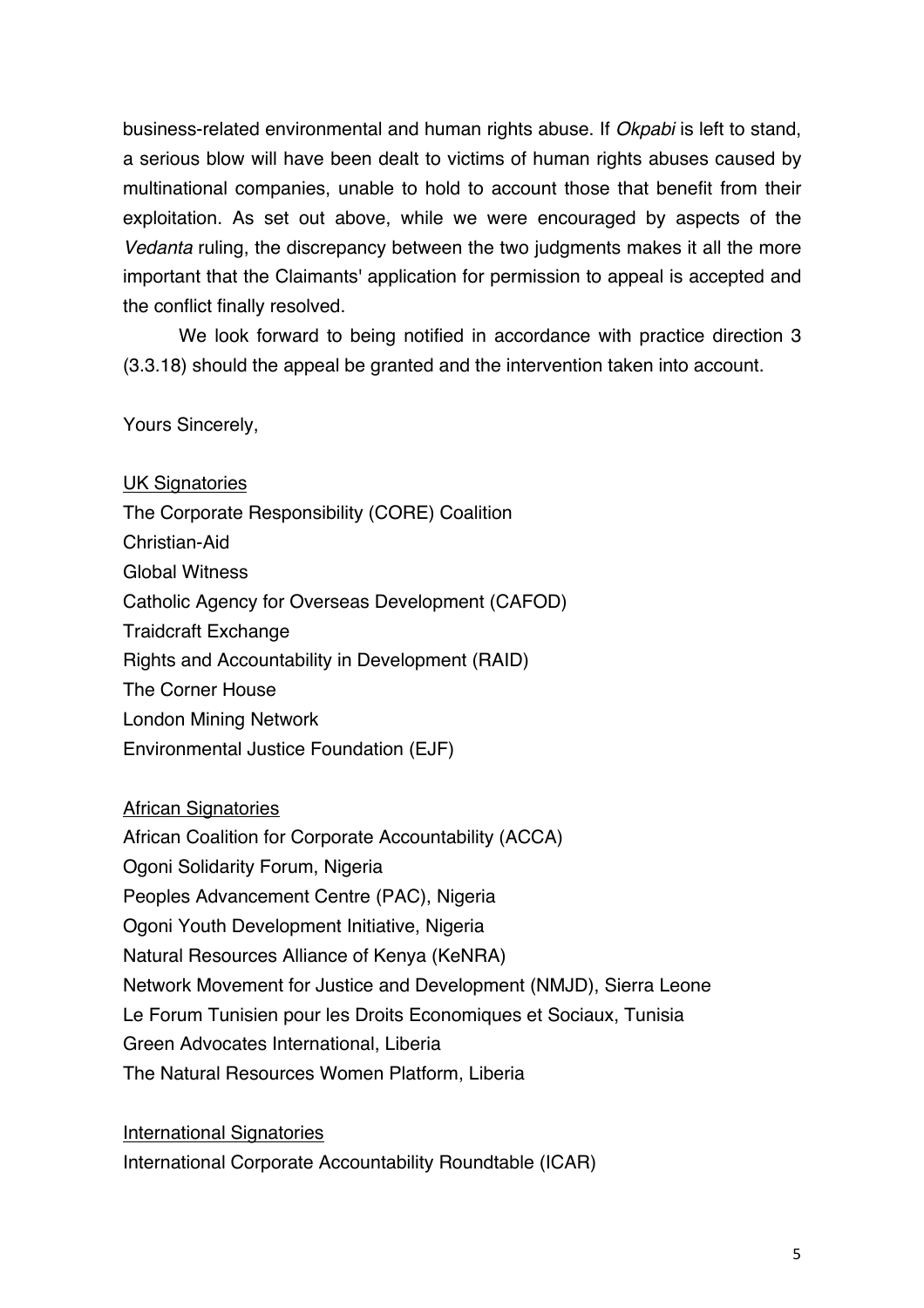International Federation for Human Rights (FIDH) Business and Human Rights Resource Centre (BHRRC) ESCR-Net – The international Network for Economic, Social and Cultural Rights Inclusive Development International

American Signatories

Justiça Global, Brazil Environmental Defender Law Centre (EDLC) Comite Ambiental en Defensa de la Vida, Colombia Red de Comités Ambientales del Tolima, Colombia Corporación SOS Ambiental, Colombia Jorge Carpio, UNTREF, Argentina Mining Watch, Canada Above Ground, Canada Corporate Accountability Lab, USA Proyecto de Derechos Económicos, Sociales y Culturales, Mexico Project on Organizing, Development, Education, and Research (PODER), Mexico Otros Mundos AC/Chiapas, Mexico Organización Fraternal Negra Hondureña, OFRANEH, Honduras Foro Ciudadano de Participación por la Justicia y los Derechos Humano La Fundación Promoción Humana, Colombia

Asian Signatories Human Rights Law Network, India ALTSEAN-Burma POSCO PRATIRODH SANGRAM SAMITI (PPSS), India Pakistan Fisher-folk Forum

European Signatories Friends of the Earth Europe European Coalition for Corporate Justice (ECCJ) European Centre for Constitutional and Human Rights (ECCHR) Centre for Research on Multinational Companies (SOMO), Netherlands CCFD-Terre Solidaire, France Sherpa, France